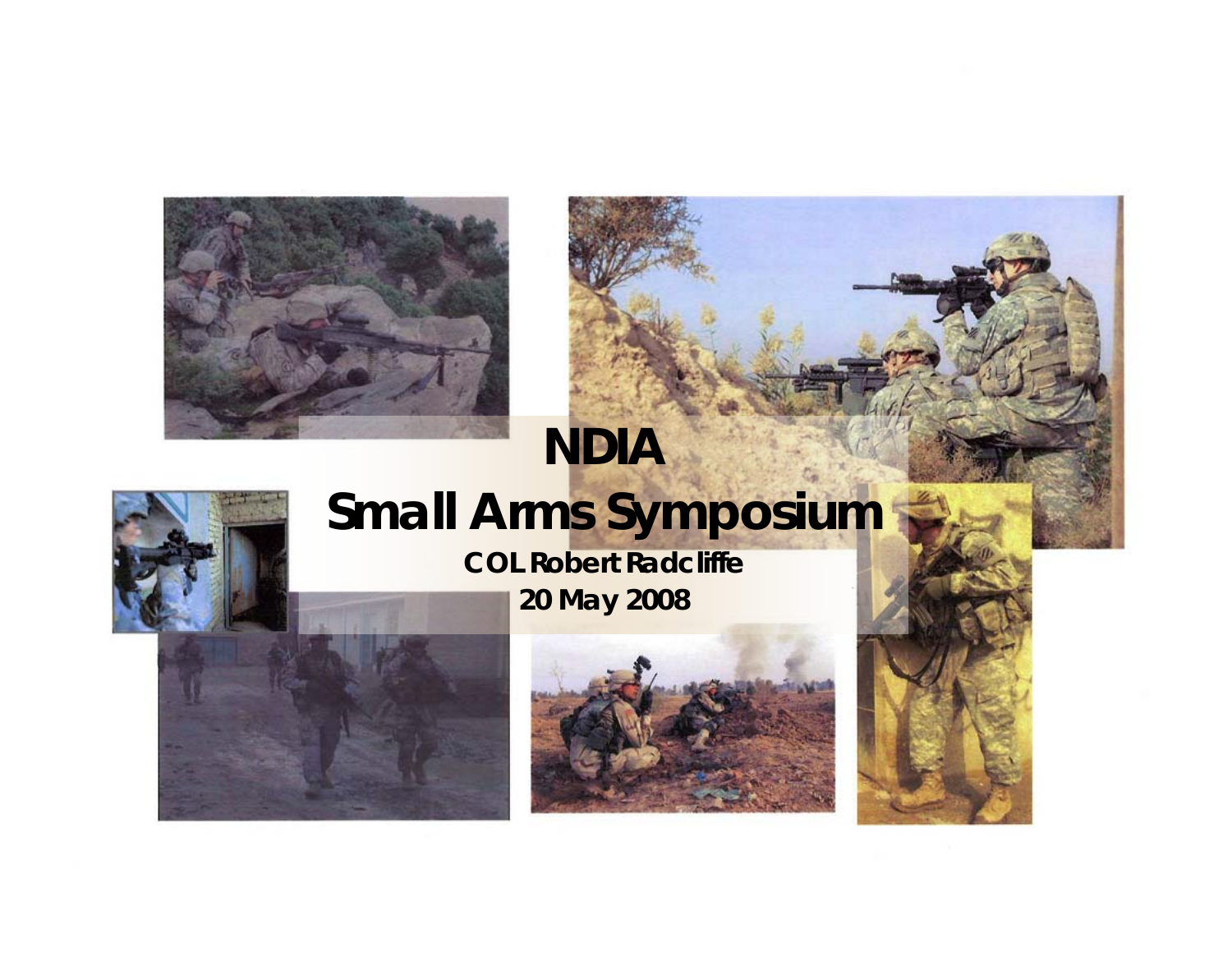





- **Small Arms Capabilities Based Assessment**
- **Soldier lethality**
- **Small arms capability today**
- **Small arms capability tomorrow**
- **Strategic communications**
- **Small arms division organization**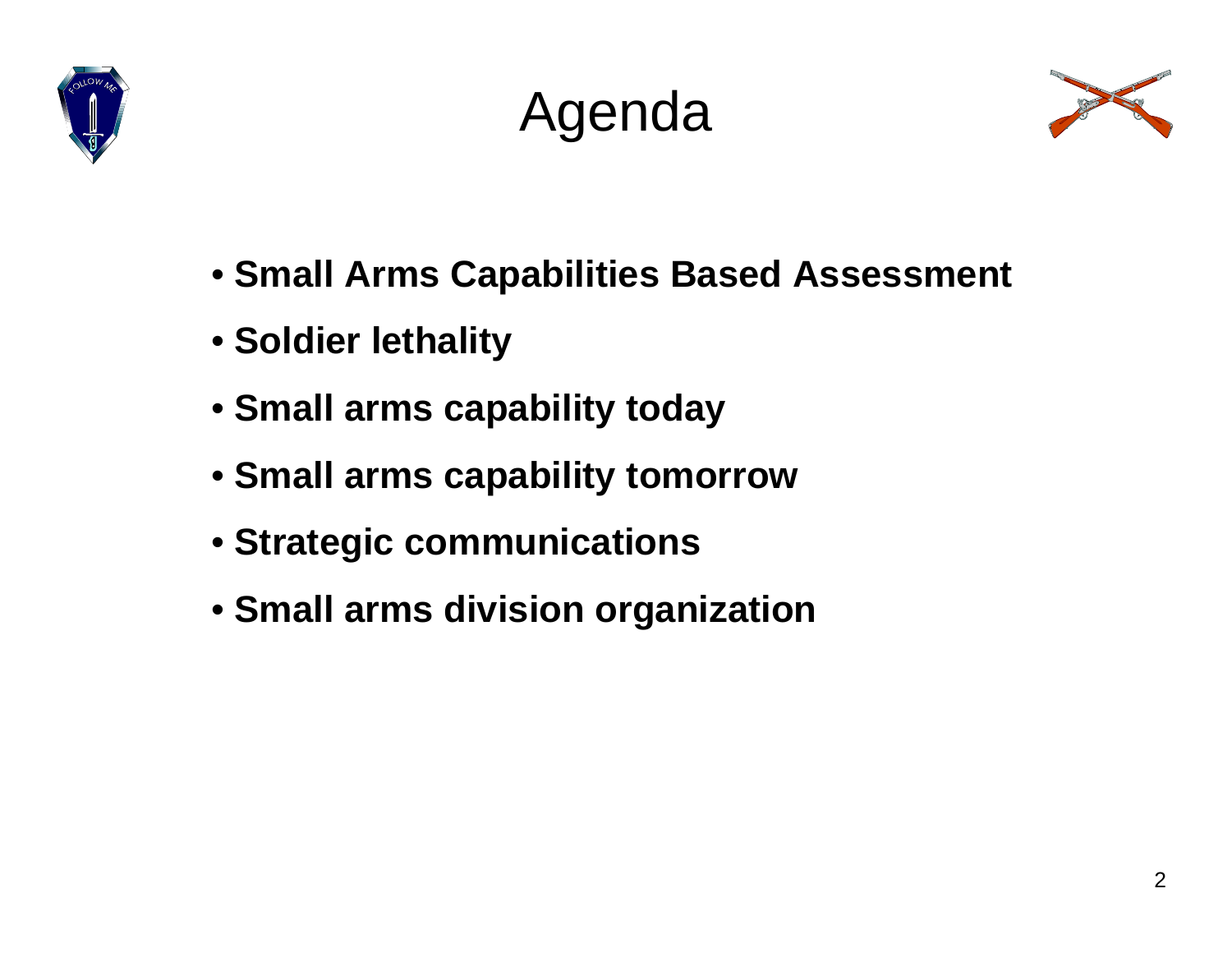

## Small Arms CBAProcess and Participation



- **Needed to establish the analytical basis for small arms requirements**
- ARCIC initiated in FEB 07
	- Study Team included broad base of knowledge and skills, significant Soldier input
	- Identify tasks, establish conditions and standards, and assess current capability against those standards to identify areas of interest
	- Assess a combination of non-materiel and materiel solutions
	- Prioritize non-materiel and materiel solutions
- ARCIC approved MAR 08

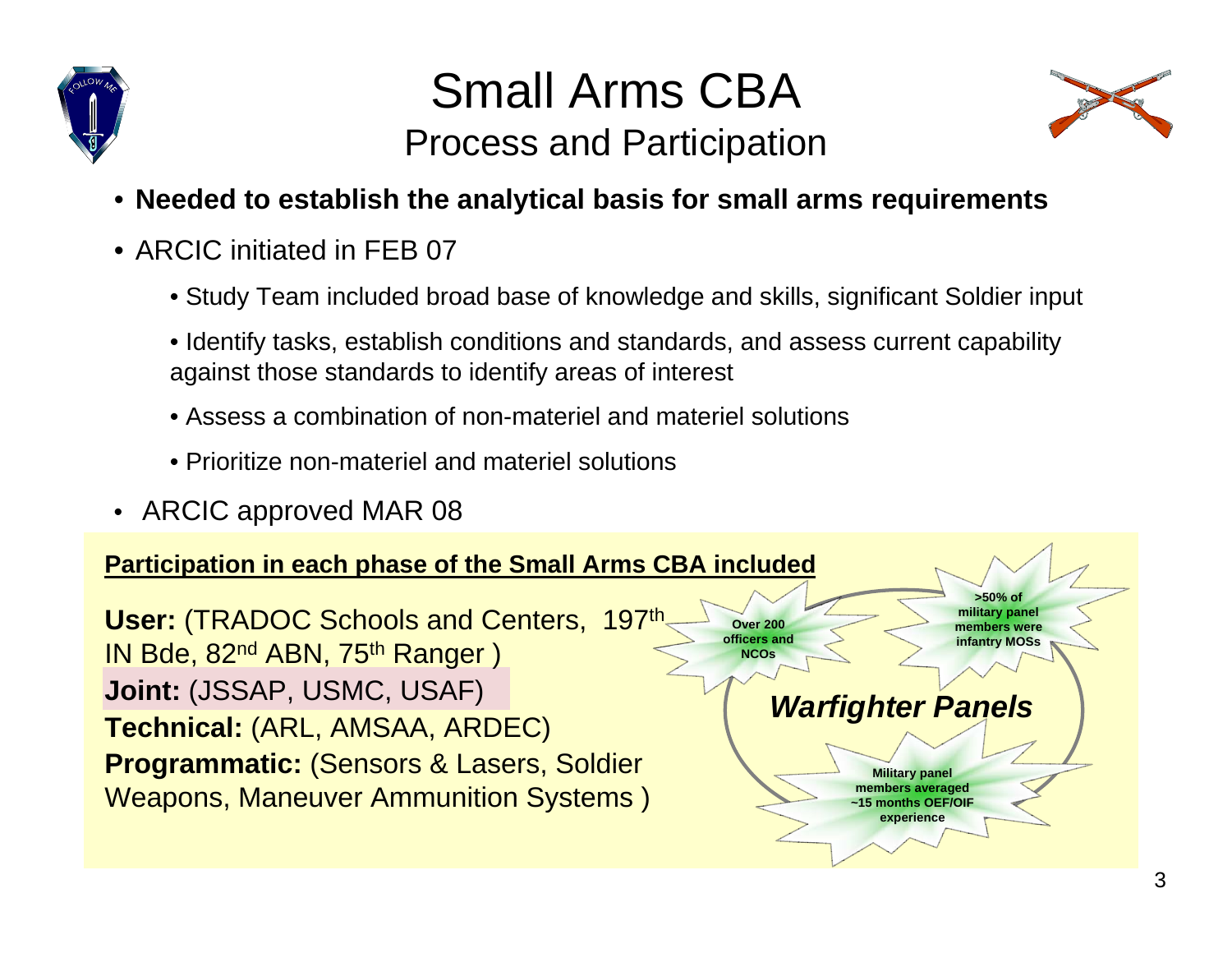

Small Arms CBAWhat Soldiers Need



#### • **See the enemy**

- Beyond weapon ranges for situational awareness
- At weapons ranges for engagement
- All conditions
- Day or night
- Bad guys vs. civilians

### • **Kill the enemy**

- Really about effect (or incapacitation)
- Impacts of range versus time
- Noise and light discipline
- Breaching capability
- Maintenance and Reliability

**Not exactly a revelation**

**A different approach in small Arms**

Soldier + Training + Weapon + Optic + Ammo = Effect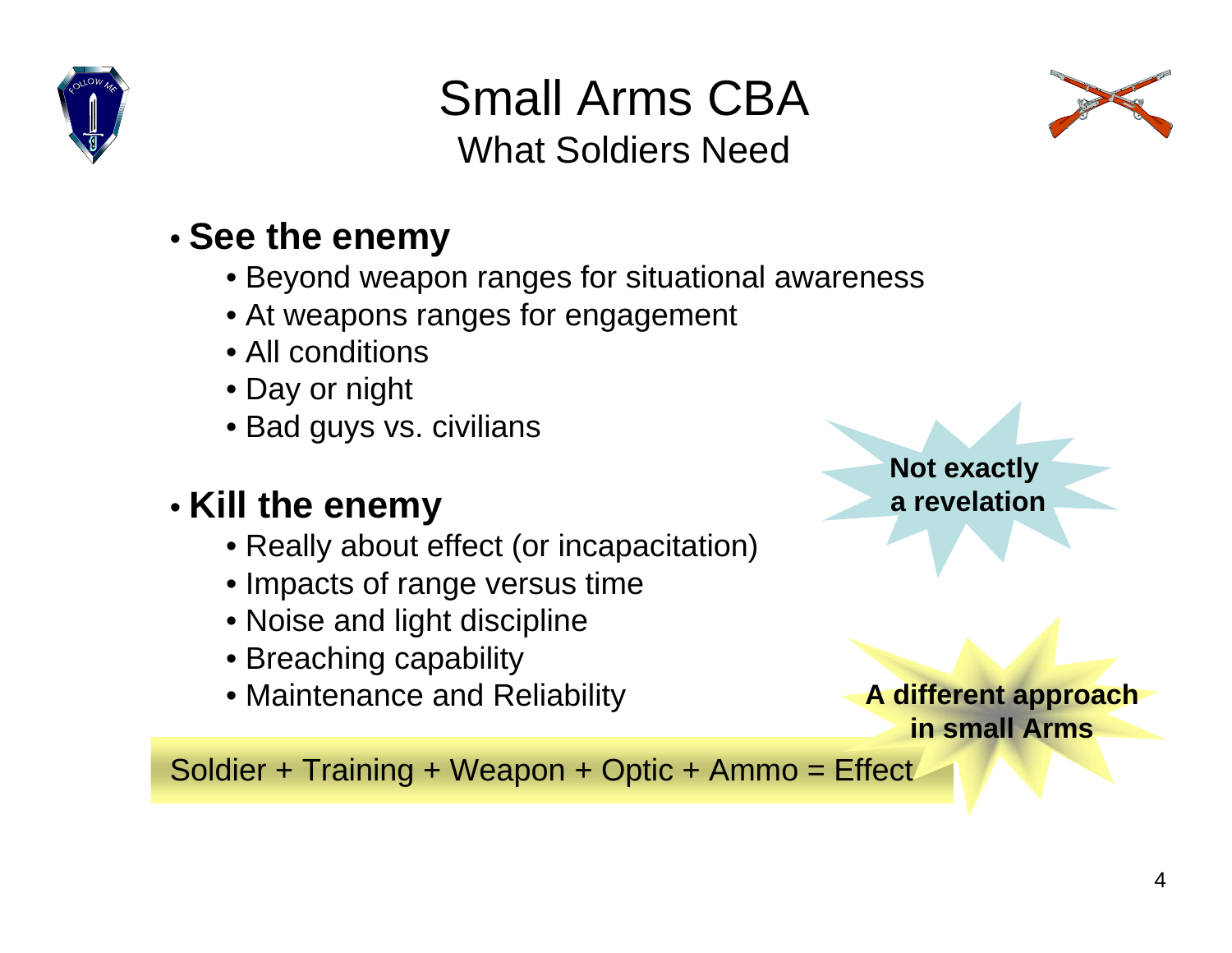

## Soldier Lethality



## **Lethality isn't just about the weapon…..**

- **Soldier**
- **Training**
- **Weapon**
- **Optic**
- **Ammunition**

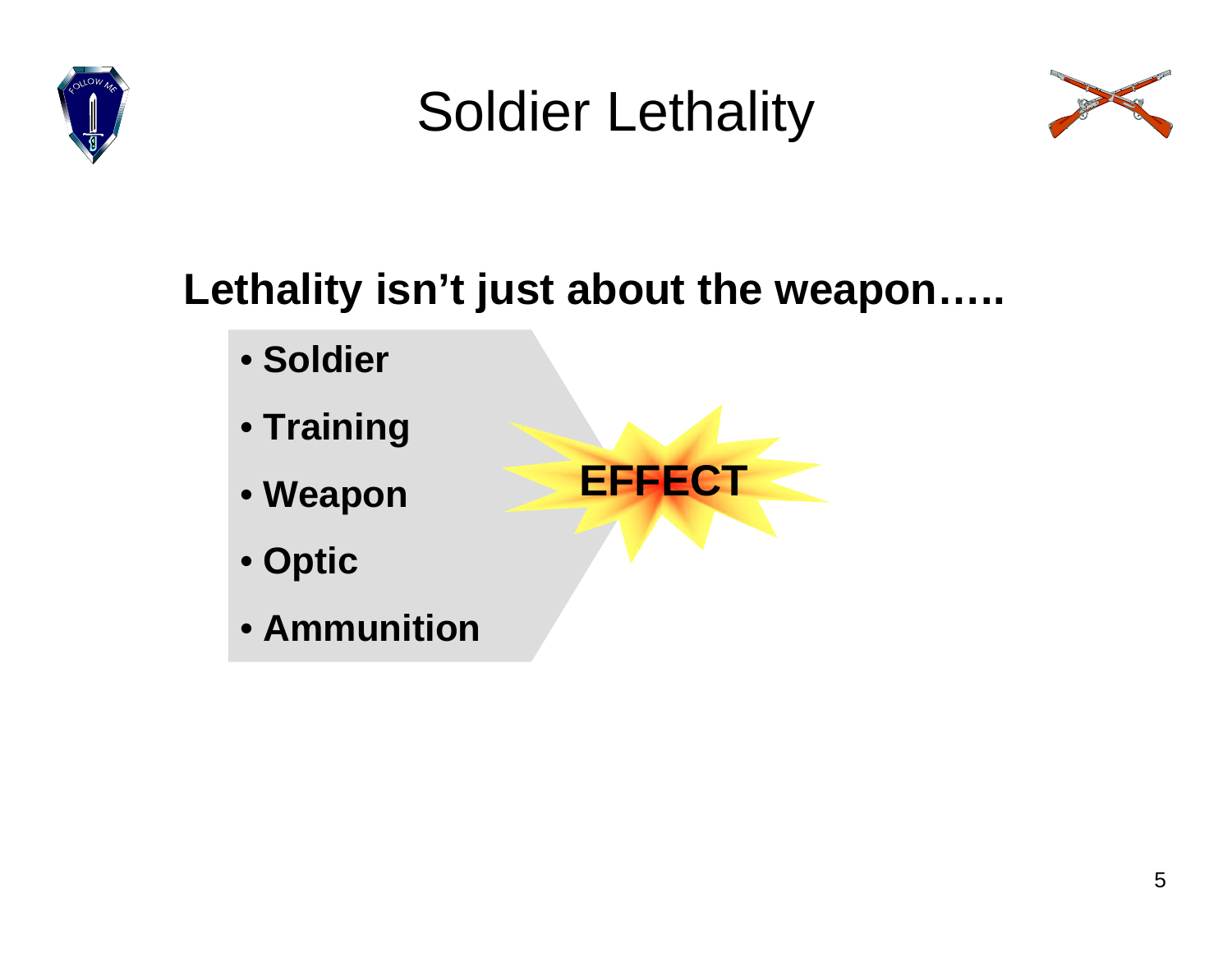# Improving Soldier Lethality



- **Lethality is like real-estate……location, location, location**
- **Solutions to improve lethality**
	- $\cdot$  0-50m: Training, Ammo and Techniques
	- 50-500m: Training and Optics/Fire Control

#### • **Factors for hitting downrange targets**

- **#1 Aim point**
- **#2 Range Estimation**
- **#3 Environmental**
- **#4 Dispersion of weapon**



Requires quality hit <u>on</u> the target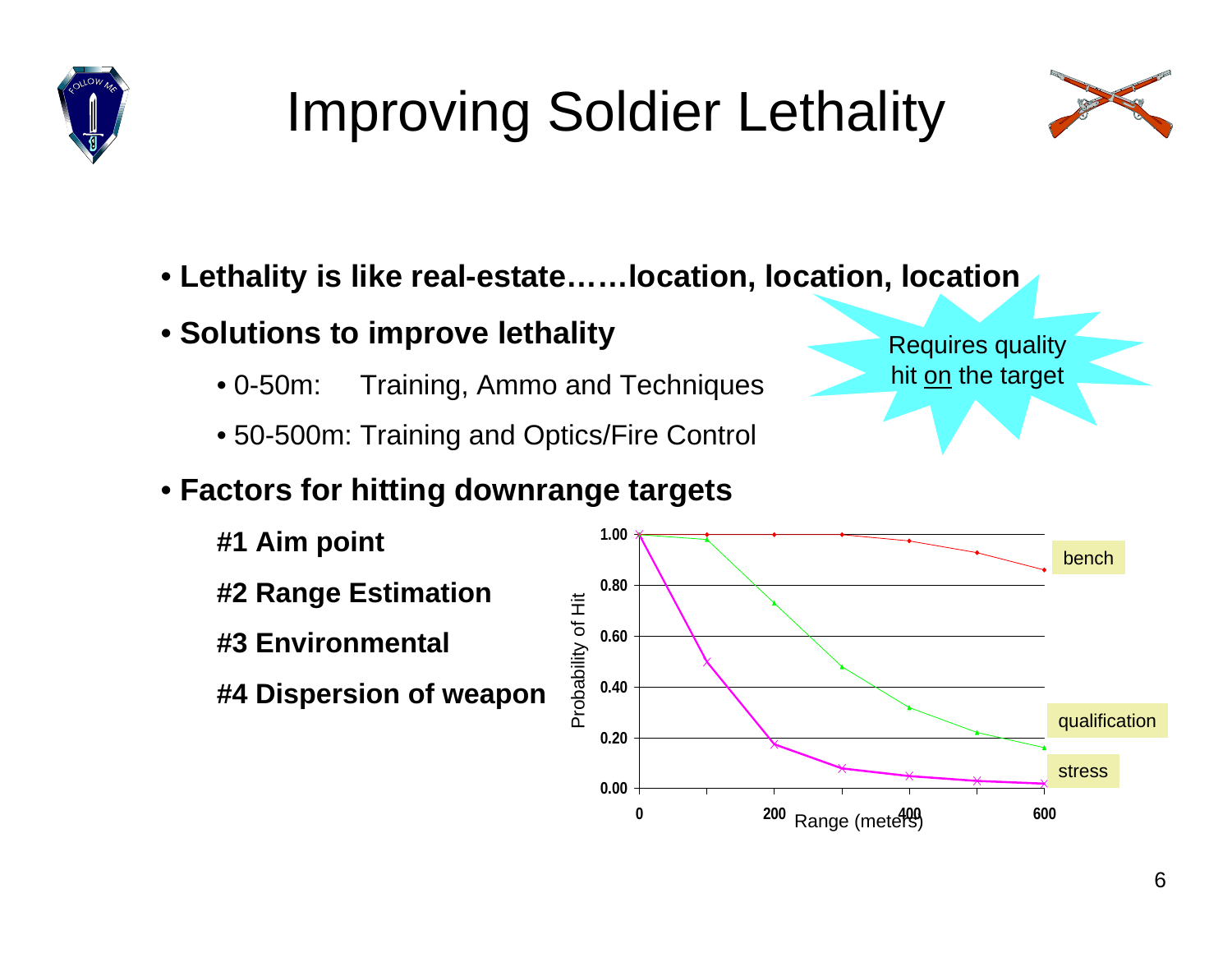# Today's Small Arms Capability







- **Expanded issue of Rail Adapter System**
- **Unprecedented capability (optics+)**
- **Enormous field support for all 3 weapons**
- **Expanded issue of optics on M249 & M240B**
- **Improved of night capability**
- **Effective sustainment of M249**





- **Currently fielding M110 Semi-Auto capability**
- **Expanded use of precision engagement assets**
- **Fielding of Advanced Sniper Accessory Kit**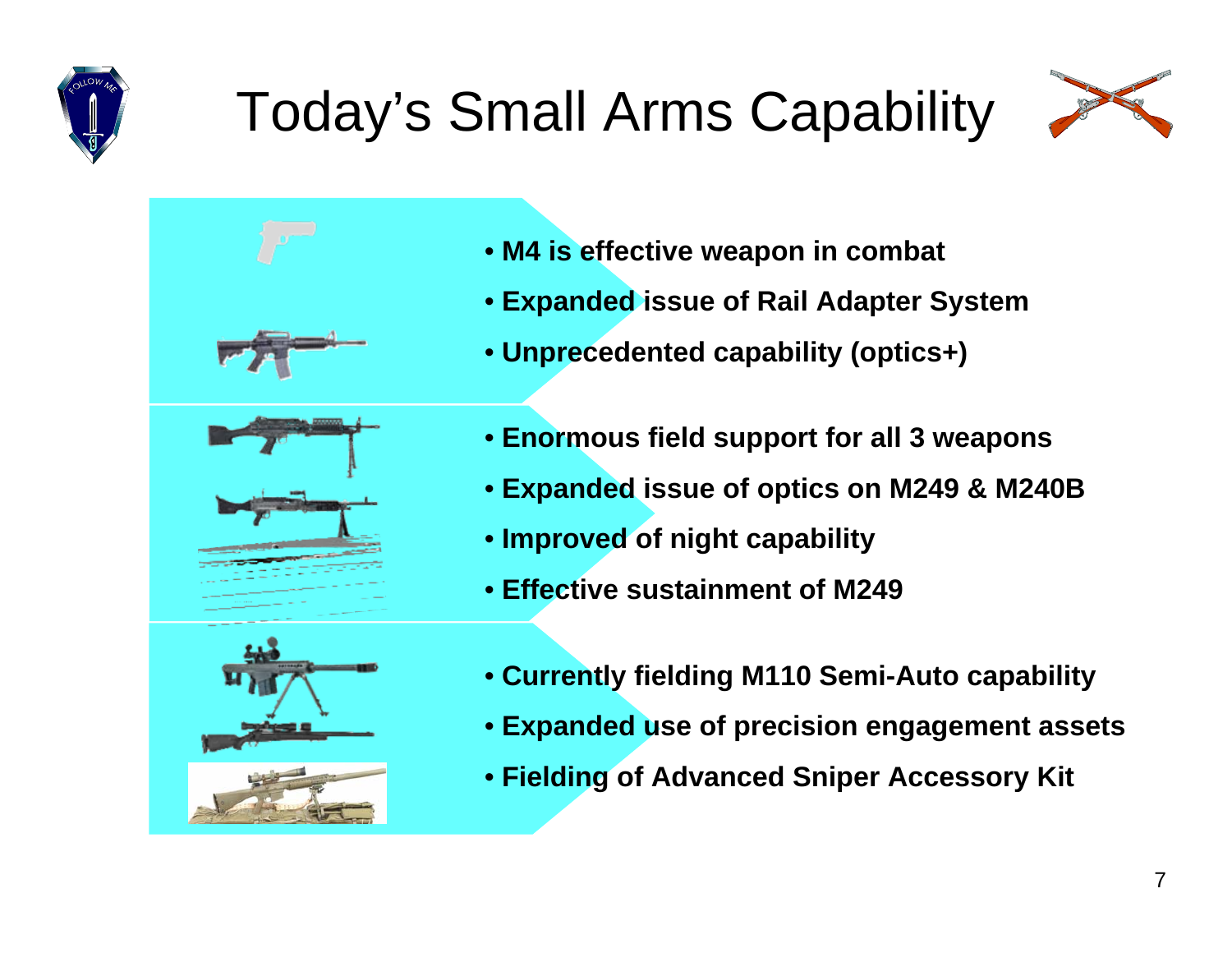## Tomorrow's Small Arms Capability

| <b>Modular Handgun</b>                | • Monito           |
|---------------------------------------|--------------------|
| <b>System</b>                         | · Add su           |
| <b>Subcompact</b>                     | • Optics           |
| <b>Expand Carbine</b><br><b>Issue</b> | • Expand<br>squads |
|                                       | • Perforn          |
|                                       | • M240E6           |
| <b>M240E6</b>                         | • Heavy I          |
| <b>E50</b>                            | • E50, Fix         |
| <b>Lightweight 50</b>                 | quick ch           |
|                                       | • Expand           |
|                                       | • Pursue           |
| 1500m capability                      |                    |
|                                       |                    |

- **K** Air Force handgun effort
- **Add sub-compact capability to the force**
- **On every weapon**
- **Expanding precision engagement capability in**
- **Performance, Safety, Reliability, Weight**
- **M240E6 4.5 lb lighter, lighter tripod**
- **Machinegun day optic**
- **E50, Fixed Head-space and timing,**  ange barrel
	- **Expand capability of sniper suite, issue**
- **1500m anti-personnel weapon**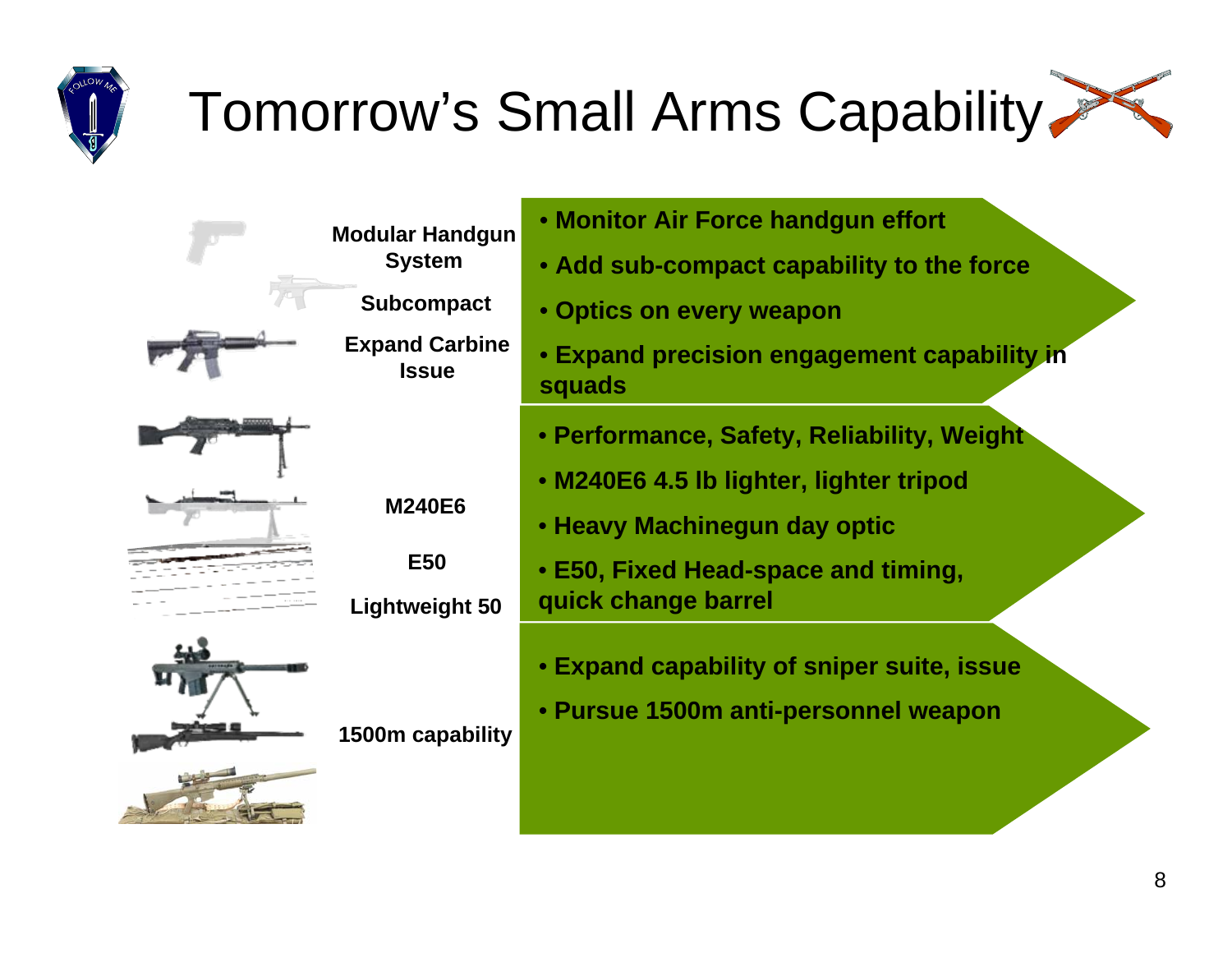

## Strategic Communications



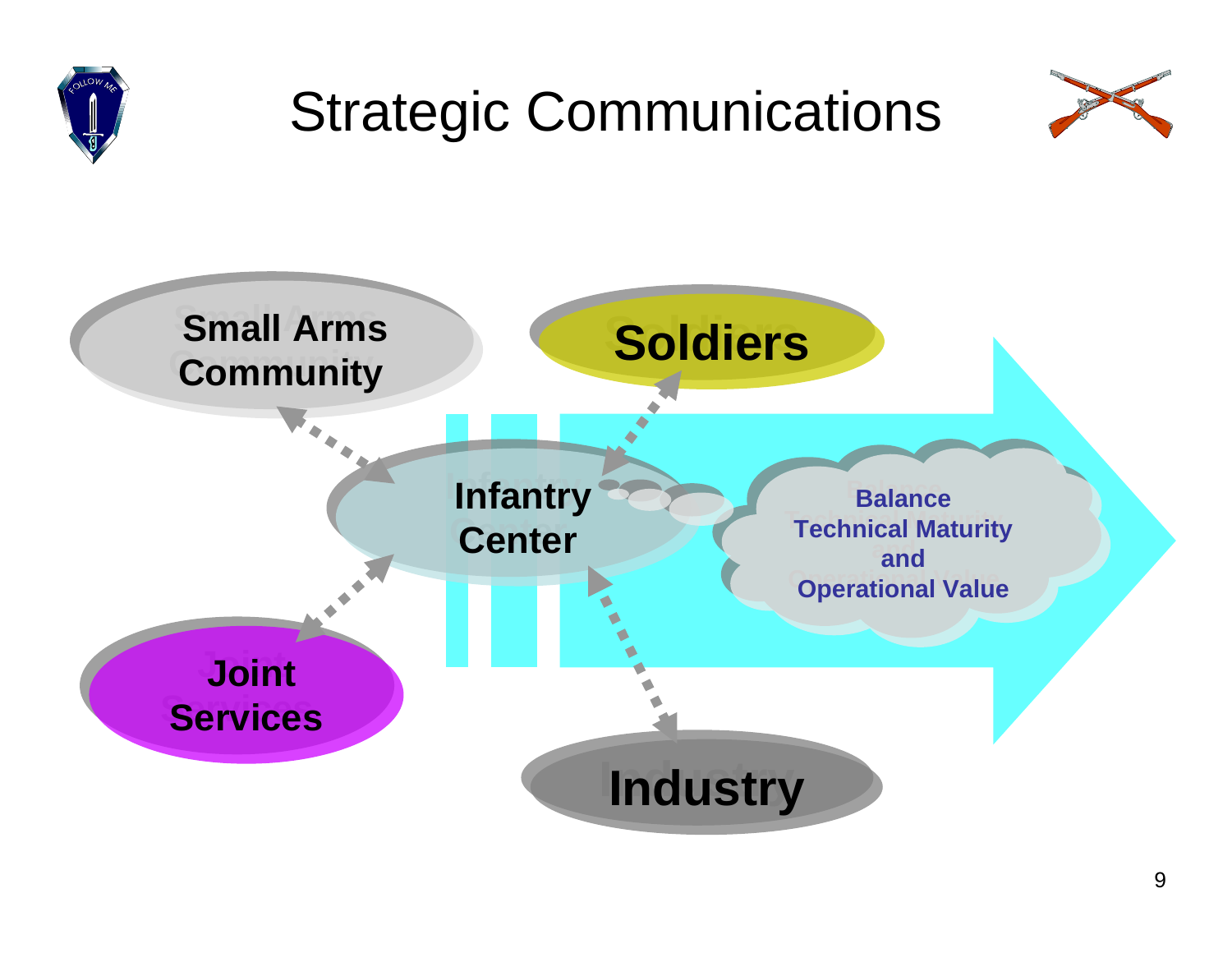

## Small Arms Division